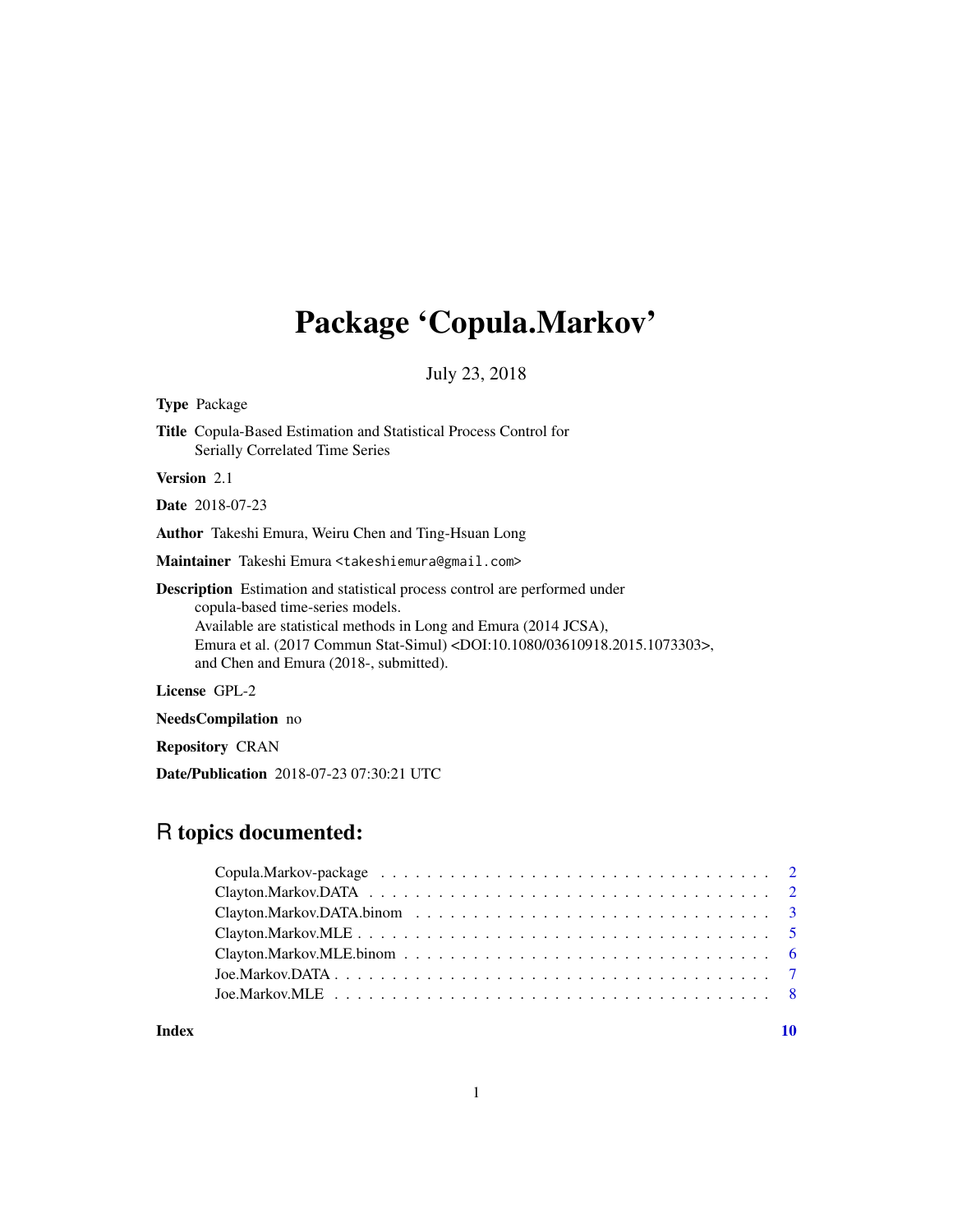<span id="page-1-0"></span>Copula.Markov-package *Copula-Based Estimation and Statistical Process Control for Serially Correlated Time Series*

#### Description

Copulas are applied to model serial dependence in time series. The Clayton and Joe copulas are available for the dependence structure. The normal and binomial distributions are available for the marginal model.

#### Details

| Package:       | Copula.Markov |
|----------------|---------------|
| Type:          | Package       |
| Version:       | 2.1           |
| Date:          | 2018-07-23    |
| License: GPL-2 |               |

# Author(s)

Takeshi Emura <takeshiemura@gmail.com>

#### References

Chen W (2018) Copula-based Markov chain model with binomial data, NCU Library

Chen W, Emura T (2018-), A control chart using a copula-based Markov chain for attribute data, submitted for publication

Emura T, Long TH, Sun LH (2017), R routines for performing estimation and statistical process control under copula-based time series models, Communications in Statistics - Simulation and Computation, 46 (4): 3067-87

Long TH and Emura T (2014), A control chart using copula-based Markov chain models, Journal of the Chinese Statistical Association 52 (No.4): 466-96

Clayton.Markov.DATA *Generating Time Series Data Under a Copula-Based Markov Chain Model with the Clayton Copula*

#### Description

Time-series datasets are generated under a copula-based Markov chain model with the Clayton copula.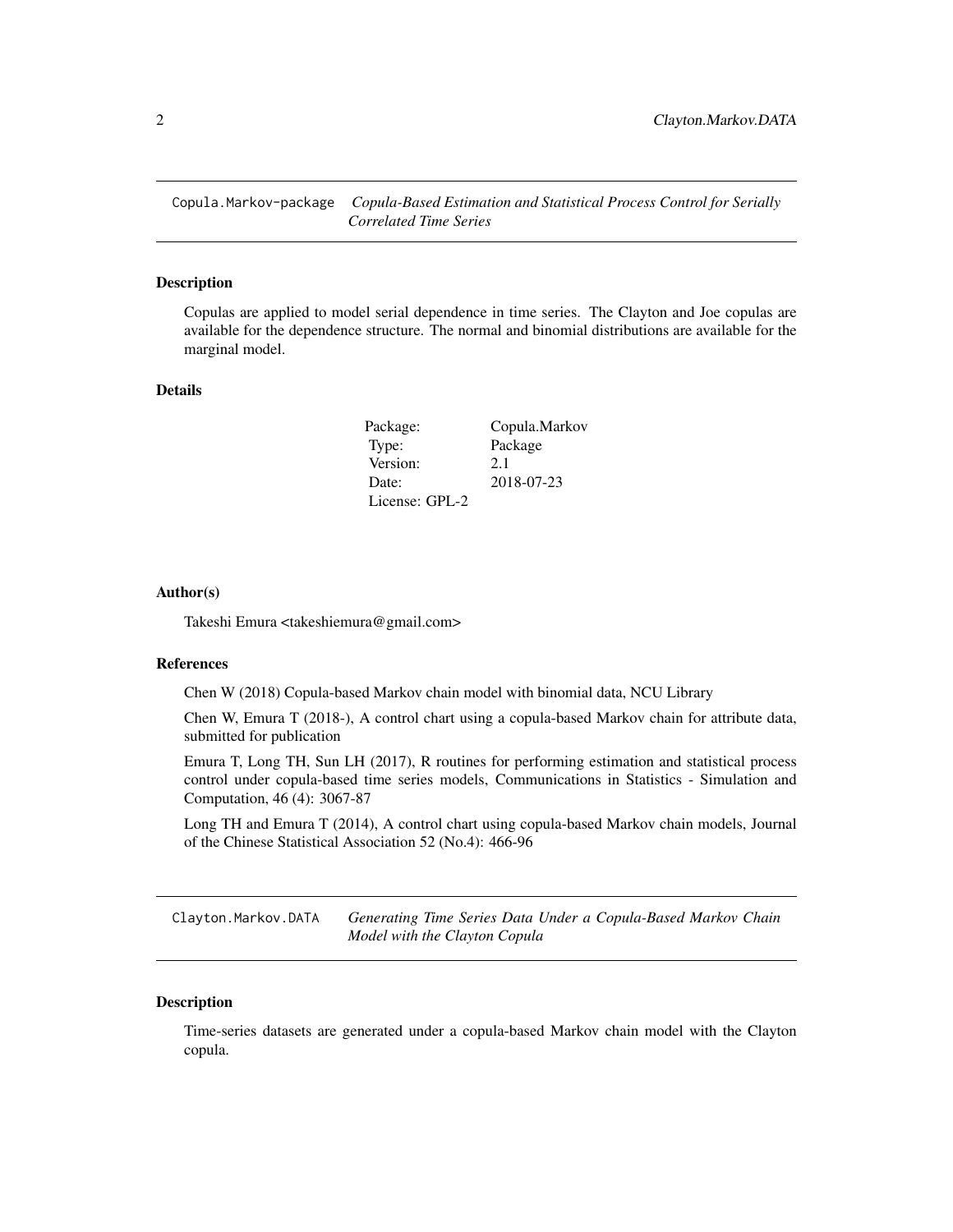#### <span id="page-2-0"></span>Usage

Clayton.Markov.DATA(n, mu, sigma, alpha)

#### Arguments

| n     | sample size           |
|-------|-----------------------|
| mu    | mean                  |
| sigma | standard deviation    |
| alpha | association parameter |

# Details

-1<alpha<0 for negative association; alpha>0 for positive association

### Value

time series data

#### Author(s)

Takeshi Emura

# References

Emura T, Long TH, Sun LH (2017), R routines for performing estimation and statistical process control under copula-based time series models, Communications in Statistics - Simulation and Computation, 46 (4): 3067-87

Long TH and Emura T (2014), A control chart using copula-based Markov chain models, Journal of the Chinese Statistical Association 52 (No.4): 466-96

#### Examples

```
set.seed(1)
Y=Clayton.Markov.DATA(n=1000,mu=0,sigma=1,alpha=8)
Clayton.Markov.MLE(Y,plot=TRUE)
```
Clayton.Markov.DATA.binom

*Generating Time Series Data Under a Copula-Based Markov Chain Model with the Clayton Copula and Binomial Margin.*

# Description

Time-series datasets are generated under a copula-based Markov chain model with the Clayton copula and binomial margin.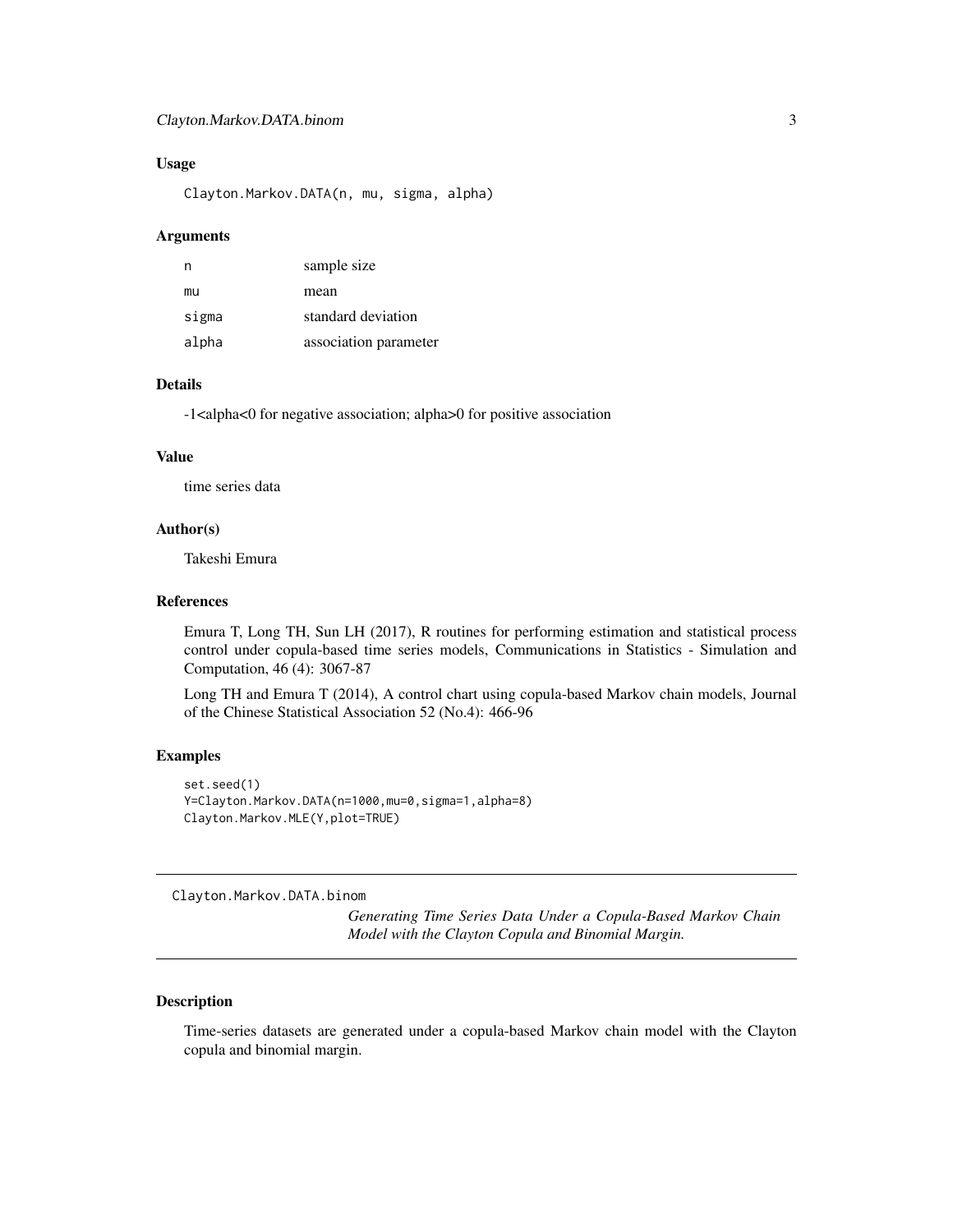#### Usage

Clayton.Markov.DATA.binom(n, size, prob, alpha)

# Arguments

| n     | number of observations            |
|-------|-----------------------------------|
| size  | number of binomial trials         |
| prob  | binomial probability; $0 < p < 1$ |
| alpha | association parameter             |

# Details

-1<alpha<0 for negative association; alpha>0 for positive association

# Value

time series data

#### Author(s)

Weiru Chen, Takeshi Emura

# References

Chen W (2018) Copula-based Markov chain model with binomial data, NCU Library

Chen W, Emura T (2018-) A control chart using a copula-based Markov chain for attribute data, submitted for publication

# Examples

```
size=50
prob=0.5
alpha=2
set.seed(1)
Y=Clayton.Markov.DATA.binom(n=500,size,prob,alpha)
### sample mean and SD ###
mean(Y)
sd(Y)
### true mean and SD ###
size*prob
sqrt(size*prob*(1-prob))
```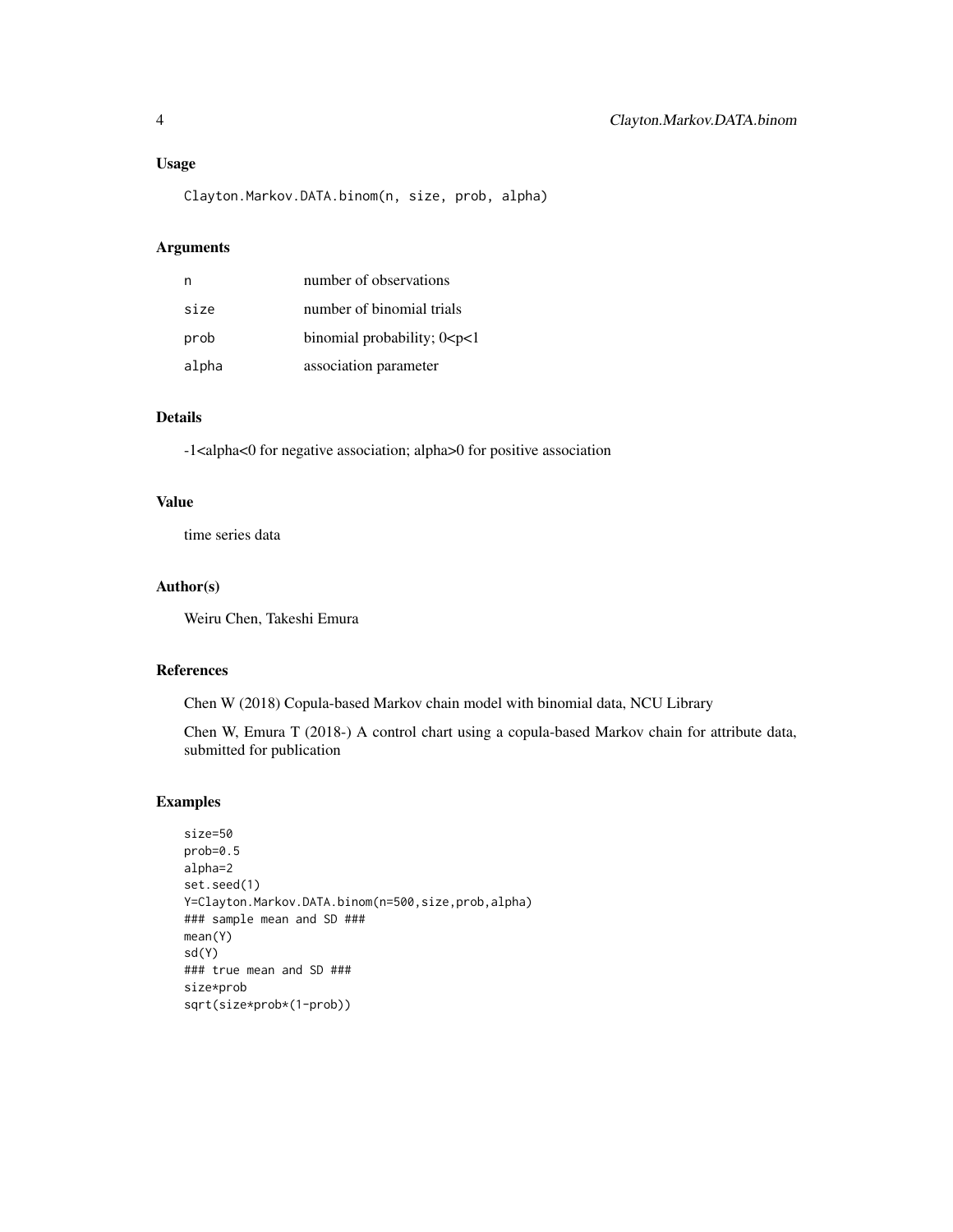<span id="page-4-0"></span>Clayton.Markov.MLE *Maximum Likelihood Estimation and Statistical Process Control Under the Clayton Copula*

#### Description

The maximum likelihood estimates are produced and the Shewhart control chart is drawn with ksigma control limits (e.g., 3-sigma). The dependence model follows the Clayton copula and the marginal (stationary) distribution follows the normal distribution.

#### Usage

Clayton.Markov.MLE(Y,  $k = 3$ ,  $D = 1$ ,  $plot = TRUE$ ,  $GOF = FALSE$ )

# Arguments

| Y    | vector of datasets                                                                          |
|------|---------------------------------------------------------------------------------------------|
| k    | constant determining the length between LCL and UCL $(k=3$ corresponds to<br>3-sigma limit) |
| D    | diameter for U(-D, D) used in randomized Newton-Raphson                                     |
| plot | show the control chart if TRUE                                                              |
| GOF  | show the model diagnostic plot if TRUE                                                      |

#### Value

| estimates<br>out_of_control                        | estimates                                 |
|----------------------------------------------------|-------------------------------------------|
|                                                    | IDs for out-of-control points             |
| Gradient                                           | gradients (must be zero)                  |
| Hessian matrix<br>Hessian<br>Mineigenvalue_Hessian |                                           |
|                                                    | Minimum eigenvalue for the Hessian matrix |
| CM.test                                            | Cramer-von Mises test statistics          |
| KS.test                                            | Kolmogorov-Smirnov test statistics        |

### Author(s)

Takeshi Emura

#### References

Emura T, Long TH, Sun LH (2017), R routines for performing estimation and statistical process control under copula-based time series models, Communications in Statistics - Simulation and Computation, 46 (4): 3067-87

Long TH and Emura T (2014), A control chart using copula-based Markov chain models, Journal of the Chinese Statistical Association 52 (No.4): 466-96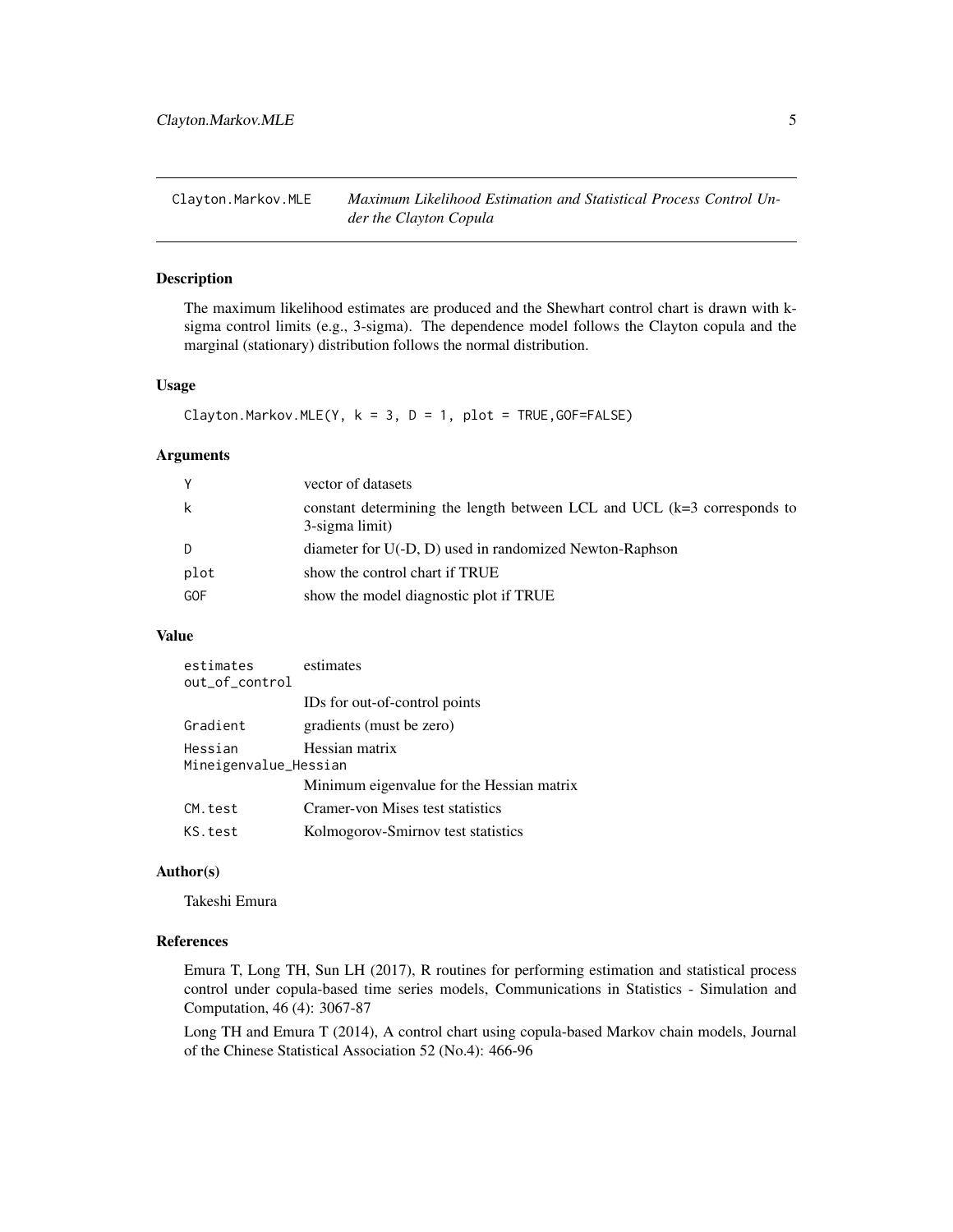# Examples

```
set.seed(1)
Y=Clayton.Markov.DATA(n=1000,mu=0,sigma=1,alpha=2)
Clayton.Markov.MLE(Y,plot=TRUE)
```
Clayton.Markov.MLE.binom

*Maximum Likelihood Estimation and Statistical Process Control Under the Clayton Copula*

# Description

The maximum likelihood estimates are produced and the Shewhart control chart is drawn with ksigma control limits (e.g., 3-sigma). The dependence model follows the Clayton copula and the marginal (stationary) distribution follows the normal distribution.

# Usage

Clayton.Markov.MLE.binom(Y, size,  $k = 3$ , plot = TRUE)

# Arguments

| Y    | vector of observations                                                                      |
|------|---------------------------------------------------------------------------------------------|
| size | numbe of binomial trials                                                                    |
| k    | constant determining the length between LCL and UCL $(k=3$ corresponds to<br>3-sigma limit) |
| plot | show the control chart if TRUE                                                              |

#### Value

| p                     | estimate, SE, and 95CI                    |
|-----------------------|-------------------------------------------|
| alpha                 | estimate, SE, and 95CI                    |
| out_of_control        |                                           |
|                       | IDs for out-of-control points             |
| Gradient              | gradients (must be zero)                  |
| Hessian               | Hessian matrix                            |
| Mineigenvalue_Hessian |                                           |
|                       | Minimum eigenvalue for the Hessian matrix |

# Author(s)

Takeshi Emura

<span id="page-5-0"></span>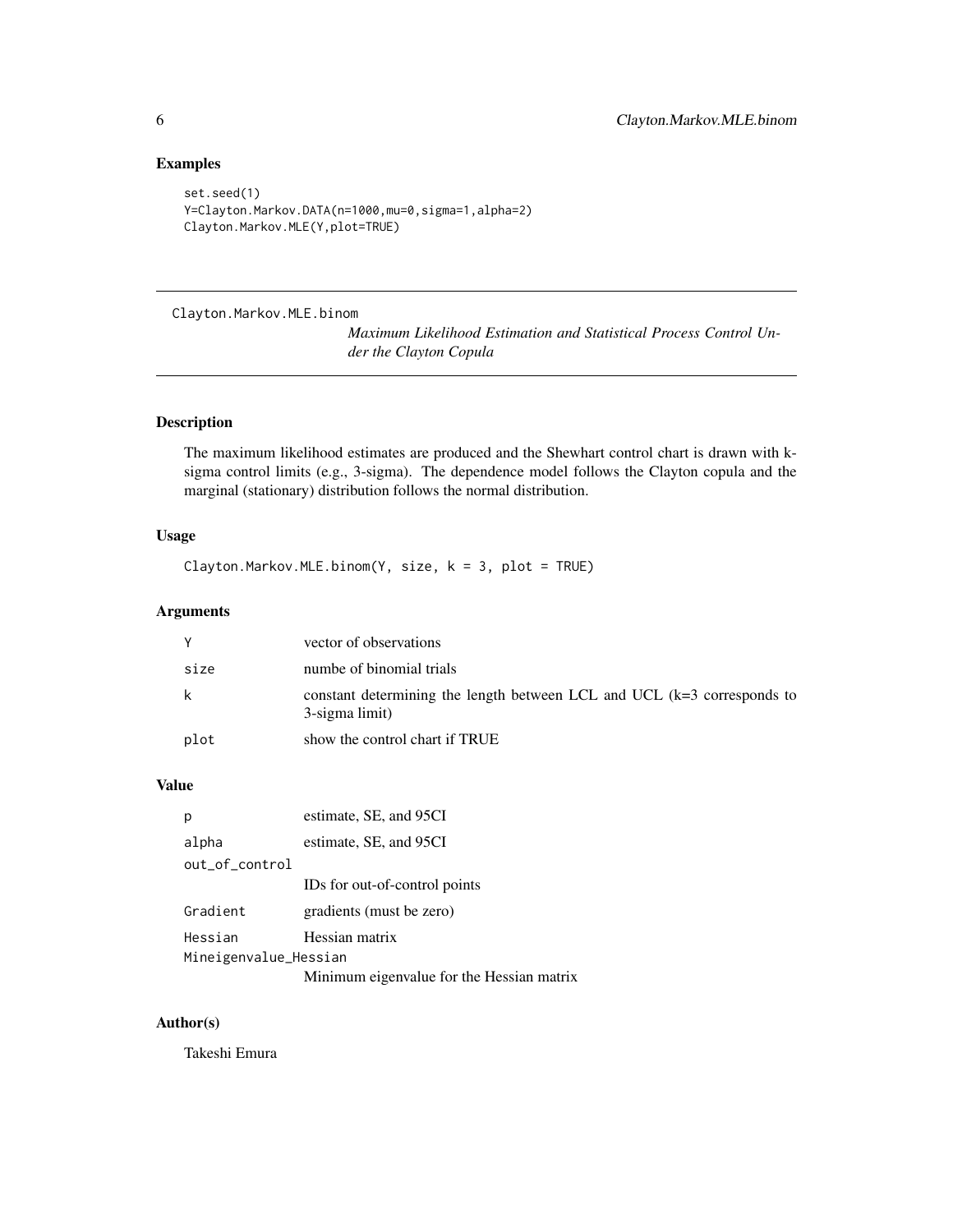# <span id="page-6-0"></span>Joe.Markov.DATA 7

# References

Chen W (2018) Copula-based Markov chain model with binomial data, NCU Library

Chen W, Emura T (2018-) A control chart using a copula-based Markov chain for attribute data, submitted for publication

# Examples

```
size=50
prob=0.5
alpha=2
set.seed(1)
Y=Clayton.Markov.DATA.binom(n=500,size,prob,alpha)
Clayton.Markov.MLE.binom(Y,size=size,k=3,plot=TRUE)
```

| Joe.Markov.DATA | Generating Time Series Data Under a Copula-Based Markov Chain |
|-----------------|---------------------------------------------------------------|
|                 | Model with the Joe Copula                                     |

# Description

Time-series datasets are generated under a copula-based Markov chain model with the Joe copula.

#### Usage

Joe.Markov.DATA(n, mu, sigma, alpha)

### Arguments

| n     | sample size           |
|-------|-----------------------|
| mu    | mean                  |
| sigma | standard deviation    |
| alpha | association parameter |

### Details

alpha>=1 for positive association

### Value

Time series data

#### Author(s)

Takeshi Emura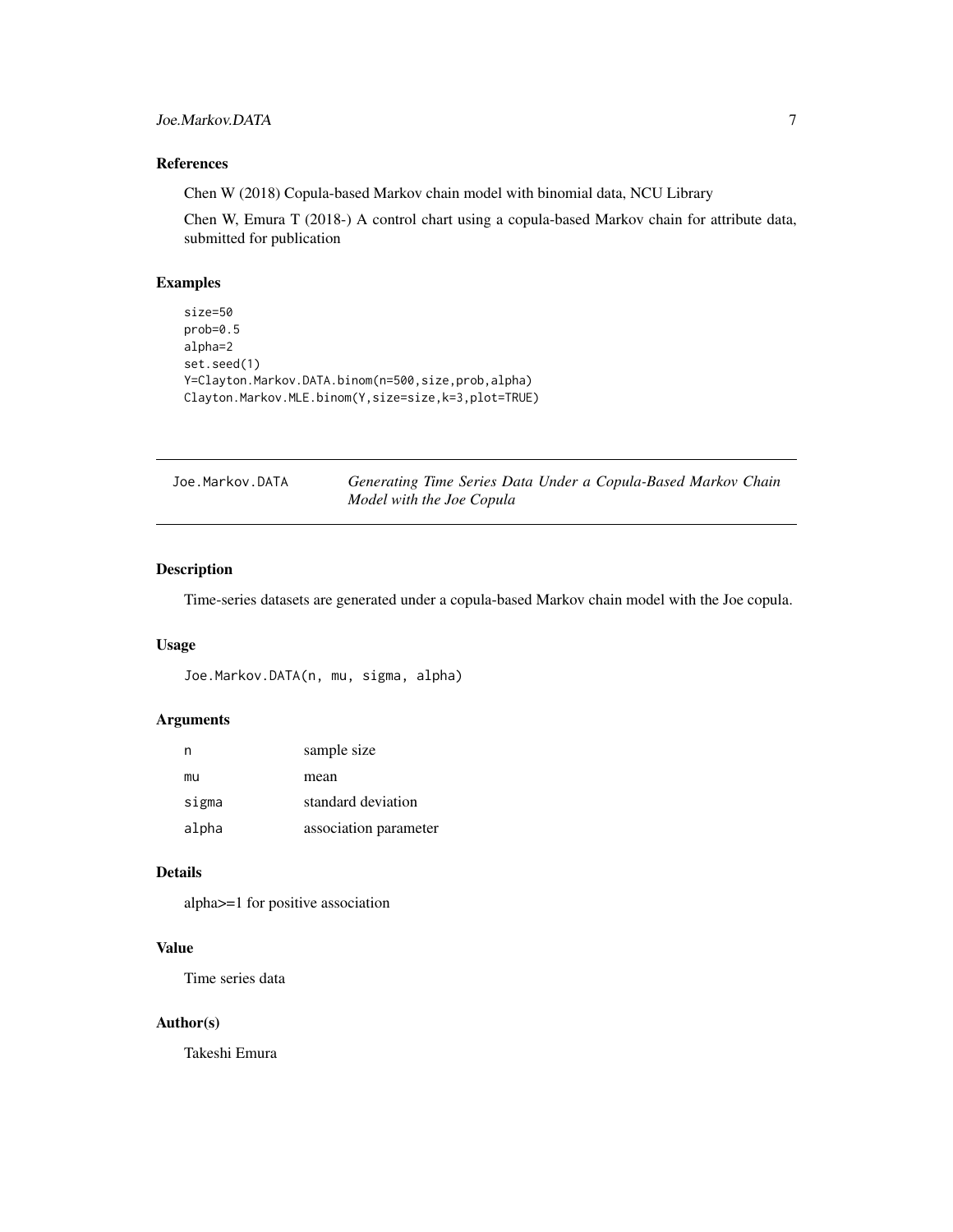# <span id="page-7-0"></span>References

Emura T, Long TH, Sun LH (2017), R routines for performing estimation and statistical process control under copula-based time series models, Communications in Statistics - Simulation and Computation, 46 (4): 3067-87

Long TS and Emura T (2014), A control chart using copula-based Markov chain models, Journal of the Chinese Statistical Association 52 (No.4): 466-96

# Examples

```
n=1000
alpha=2.856 ### Kendall's tau =0.5 ###
mu=2sigma=1
Y=Joe.Markov.DATA(n,mu,sigma,alpha)
mean(Y)
sd(Y)
cor(Y[-1],Y[-n],method="kendall")
```
Joe.Markov.MLE(Y,k=2)

| Joe.Markov.MLE | Maximum Likelihood Estimation and Statistical Process Control Un- |
|----------------|-------------------------------------------------------------------|
|                | der the Joe Copula                                                |

#### Description

The maximum likelihood estimates are produced and the Shewhart control chart is drawn with ksigma control limits (e.g., 3-sigma). The dependence model follows the Joe copula and the marginal (stationary) distribution follows the normal distribution.

#### Usage

```
Joe.Markov.MLE(Y, k = 3, D = 1, plot = TRUE, GOF=FALSE)
```
### Arguments

| Υ    | vector of datasets                                                                          |
|------|---------------------------------------------------------------------------------------------|
| k    | constant determining the length between LCL and UCL $(k=3$ corresponds to<br>3-sigma limit) |
| D.   | diameter for U(-D, D) used in randomized Newton-Raphson                                     |
| plot | show the control chart if TRUE                                                              |
| GOF  | show the model diagnostic plot if TRUE                                                      |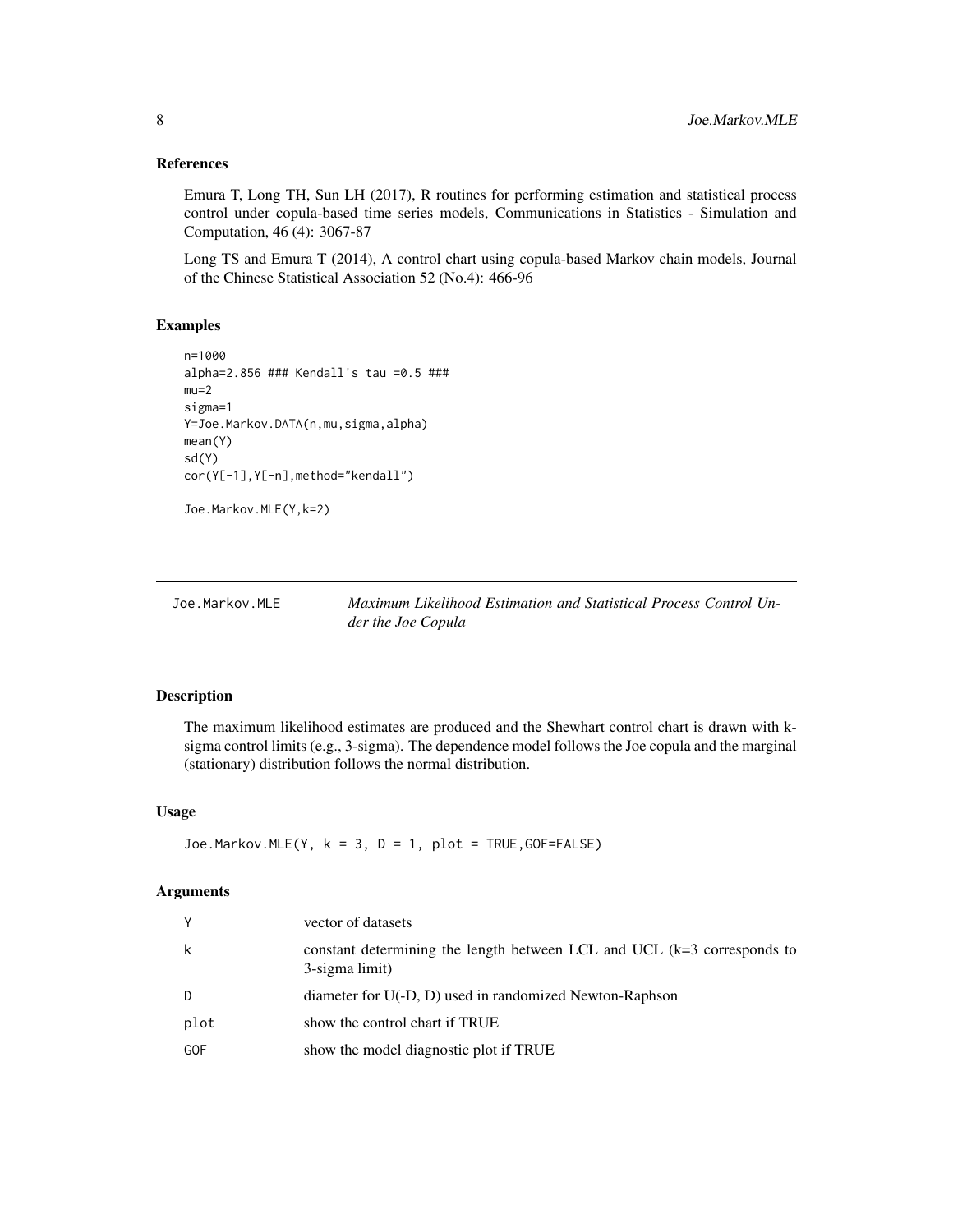# Joe.Markov.MLE 9

# Value

| estimates             | estimates                                 |  |
|-----------------------|-------------------------------------------|--|
| out of control        |                                           |  |
|                       | IDs for out-of-control points             |  |
| Gradient              | gradients (must be zero)                  |  |
| Hessian               | Hessian matrix                            |  |
| Mineigenvalue_Hessian |                                           |  |
|                       | Minimum eigenvalue for the Hessian matrix |  |
| CM.test               | Cramer-von Mises test statistics          |  |
| KS test               | Kolmogorov-Smirnov test statistics        |  |

# Author(s)

Takeshi Emura

# References

Emura T, Long TH, Sun LH (2017), R routines for performing estimation and statistical process control under copula-based time series models, Communications in Statistics - Simulation and Computation, 46 (4): 3067-87

Long TH and Emura T (2014), A control chart using copula-based Markov chain models, Journal of the Chinese Statistical Association 52 (No.4): 466-96

#### Examples

```
n=1000
alpha=2.856 ### Kendall's tau =0.5 ###
mu=2sigma=1
Y=Joe.Markov.DATA(n,mu,sigma,alpha)
mean(Y)
sd(Y)
cor(Y[-1],Y[-n],method="kendall")
```
Joe.Markov.MLE(Y,k=2)